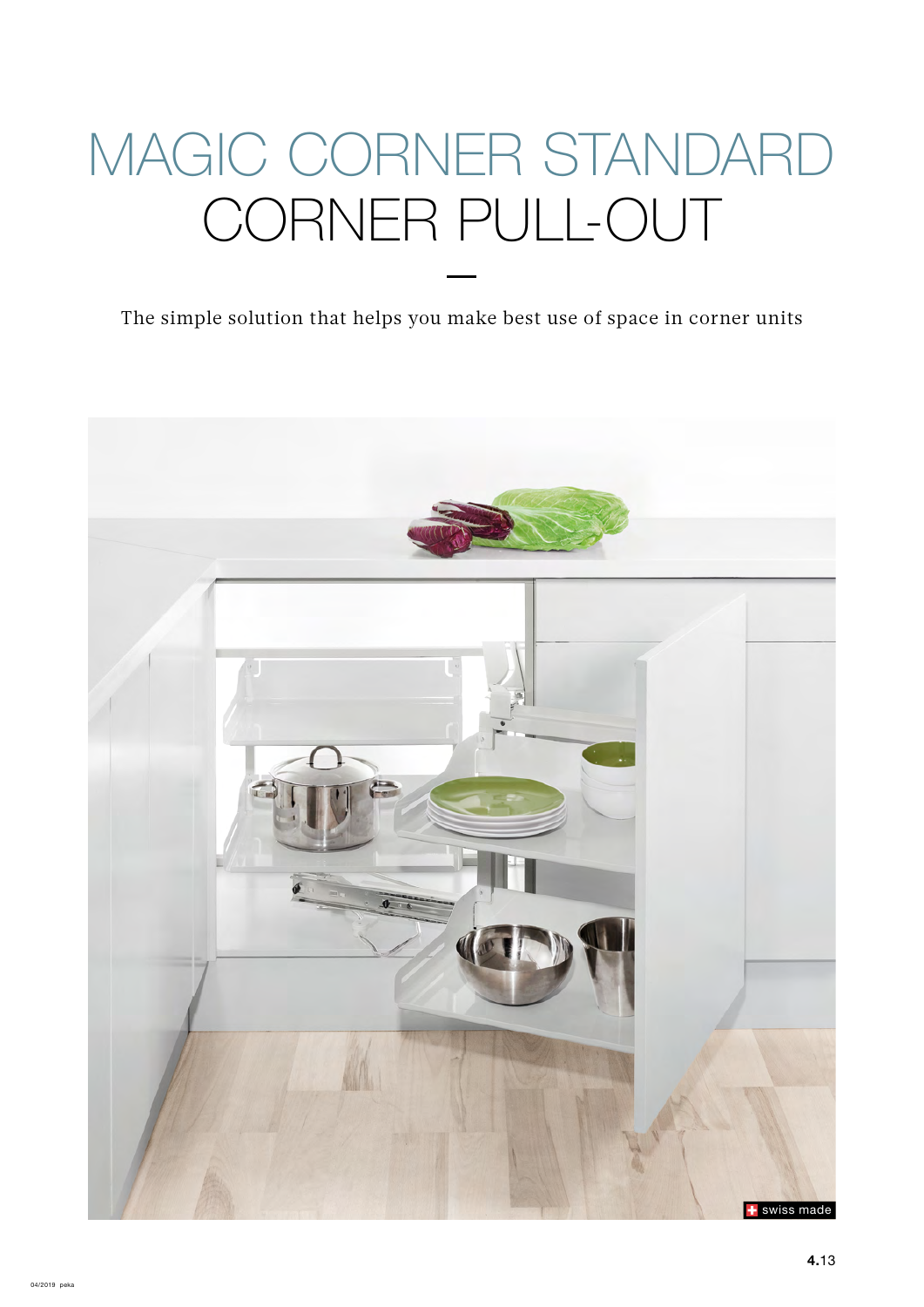# *CONFIGURATIONS*



Libell shelves (white / silver / anthracite)

Fioro shelves, anthracite Basket Excellent, chrome



- Just swing the front panel and the front shelves to one side and the back shelves automatically slide forwards
- Ideal for storing tableware and groceries



*DISTINGUISHING FEATURES*

- Access to the full contents of your units
- Integrated Softclose soft-closing mechanism
- All shelves can easily be removed for cleaning and clipped back into place

# *OPTIONS*



**Non-slip mat**

This non-slip mat stops the unit's contents from sliding around.



#### **Divider**

Magnetic dividers are a flexible way for you to organise your shelf space.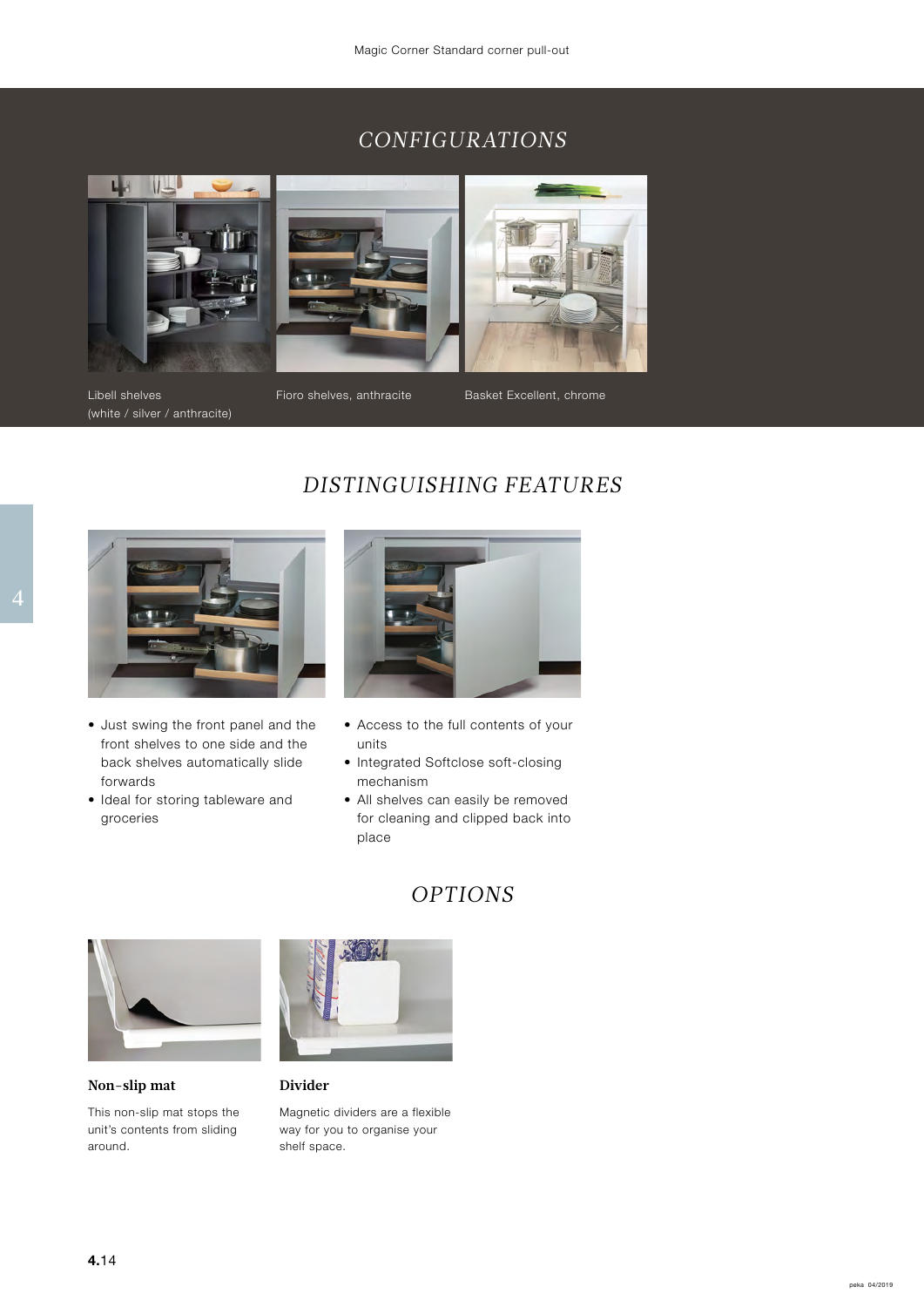# *TECHNICAL ILLUSTRATION*



## *LIST OF COMPONENTS*

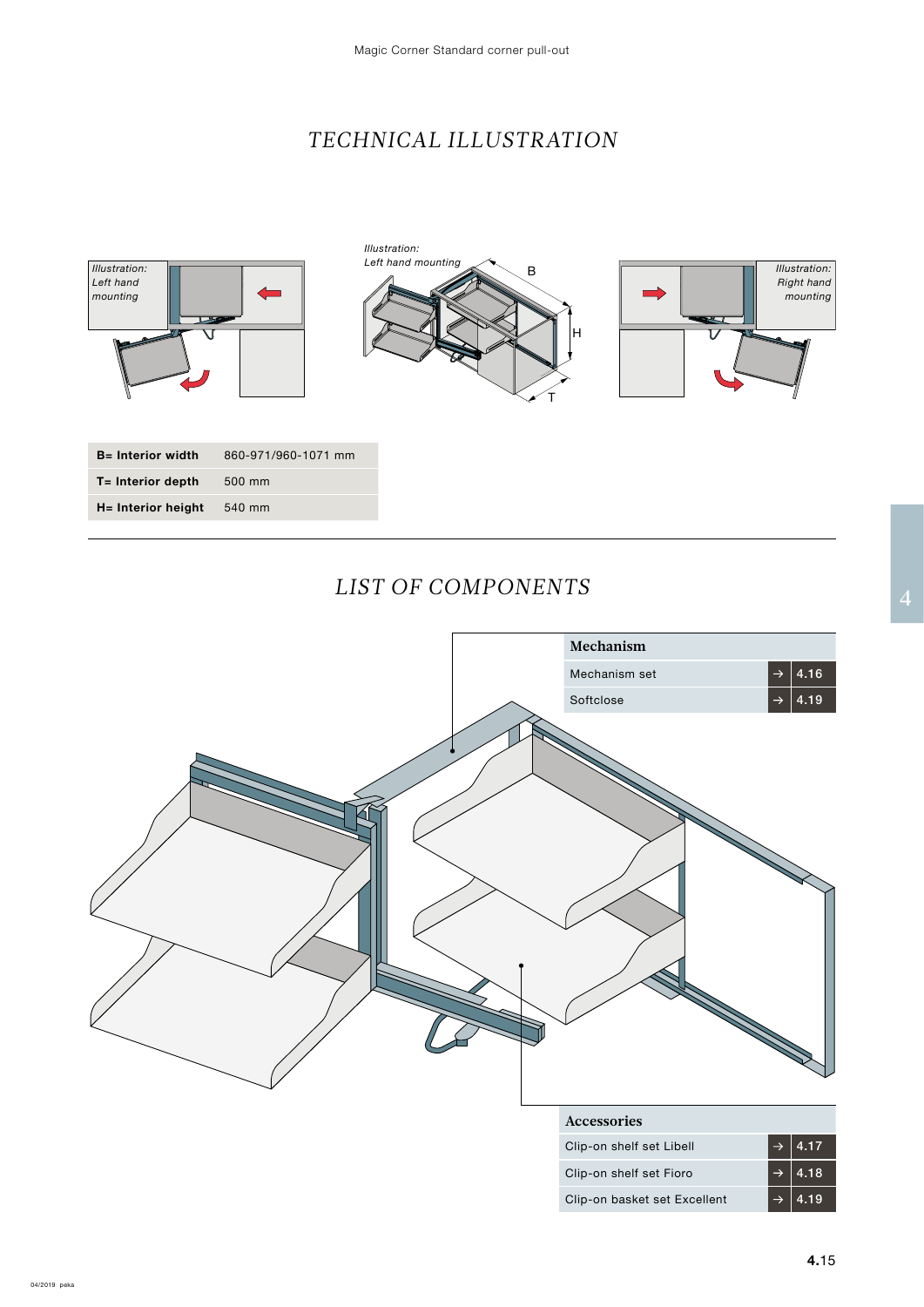

## **Magic Corner Standard left**

- 1 back-wall frame
- 1 swivel frame
- 1 Softclose
- 1 front bracket
- 1 swivel lever

| Complete mechanism set<br>Set includes:<br>1 back-wall frame<br>1 swivel frame<br>1 Softclose<br>1 front bracket<br>1 swivel lever<br>Load capacity per clip-on component:<br>Front: 7 kg / Back: 9 kg<br>Surface<br>Height<br>Width<br><b>Depth</b><br>Art. No.<br>Type<br>$860 - 971$ 500<br>900<br>525<br>300.0826.01<br>white<br>$860 - 971$ 500<br>900<br>525<br>300.0826.12<br>silver<br>$860 - 971$ 500<br>900<br>300.0826.43<br>525<br>anthracite<br>1000<br>$960 - 1071$ 500<br>525<br>300.0814.01<br>white<br>1000<br>$960 - 1071$ 500<br>525<br>300.0814.12<br>silver<br>1000<br>$960 - 1071$ 500<br>525<br>300.0814.43<br>anthracite |  | magic corner bianuaru icit |  |  |  |  |  |
|--------------------------------------------------------------------------------------------------------------------------------------------------------------------------------------------------------------------------------------------------------------------------------------------------------------------------------------------------------------------------------------------------------------------------------------------------------------------------------------------------------------------------------------------------------------------------------------------------------------------------------------------------|--|----------------------------|--|--|--|--|--|
|                                                                                                                                                                                                                                                                                                                                                                                                                                                                                                                                                                                                                                                  |  |                            |  |  |  |  |  |
|                                                                                                                                                                                                                                                                                                                                                                                                                                                                                                                                                                                                                                                  |  |                            |  |  |  |  |  |
|                                                                                                                                                                                                                                                                                                                                                                                                                                                                                                                                                                                                                                                  |  |                            |  |  |  |  |  |
|                                                                                                                                                                                                                                                                                                                                                                                                                                                                                                                                                                                                                                                  |  |                            |  |  |  |  |  |
|                                                                                                                                                                                                                                                                                                                                                                                                                                                                                                                                                                                                                                                  |  |                            |  |  |  |  |  |
|                                                                                                                                                                                                                                                                                                                                                                                                                                                                                                                                                                                                                                                  |  |                            |  |  |  |  |  |
|                                                                                                                                                                                                                                                                                                                                                                                                                                                                                                                                                                                                                                                  |  |                            |  |  |  |  |  |
|                                                                                                                                                                                                                                                                                                                                                                                                                                                                                                                                                                                                                                                  |  |                            |  |  |  |  |  |
|                                                                                                                                                                                                                                                                                                                                                                                                                                                                                                                                                                                                                                                  |  |                            |  |  |  |  |  |
|                                                                                                                                                                                                                                                                                                                                                                                                                                                                                                                                                                                                                                                  |  |                            |  |  |  |  |  |

## **Magic Corner Standard right**

Complete mechanism set

Set includes:

- 1 back-wall frame
- 1 swivel frame
- 1 Softclose
- 1 front bracket
- 1 swivel lever

Load capacity per clip-on component: Front: 7 kg / Back: 9 kg

| Type | <b>Surface</b> | Width        | Depth | Height | Art. No.    |
|------|----------------|--------------|-------|--------|-------------|
| 900  | white          | $860 - 971$  | 500   | 525    | 300.0831.01 |
| 900  | silver         | $860 - 971$  | 500   | 525    | 300.0831.12 |
| 900  | anthracite     | $860 - 971$  | 500   | 525    | 300.0831.43 |
| 1000 | white          | $960 - 1071$ | 500   | 525    | 300.0817.01 |
| 1000 | silver         | $960 - 1071$ | 500   | 525    | 300.0817.12 |
| 1000 | anthracite     | $960 - 1071$ | 500   | 525    | 300.0817.43 |

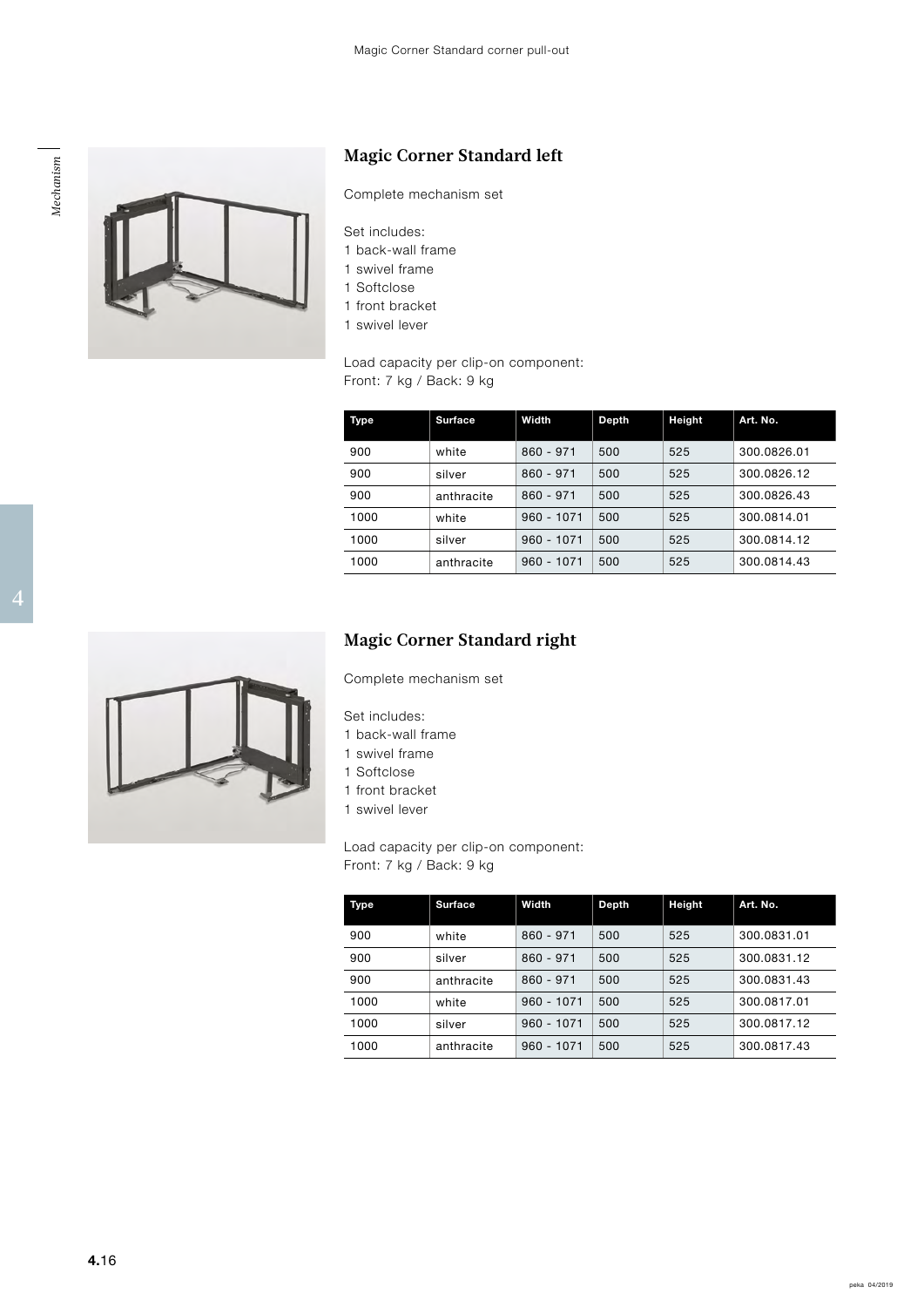

## **Clip-on shelf set Libell**

For Magic Corner Standard type 900/1000

#### Set includes 4 shelves

| Door width<br>min. | <b>Surface</b>                | Width     | Depth   | <b>Height</b> | Art. No.    |  |  |  |
|--------------------|-------------------------------|-----------|---------|---------------|-------------|--|--|--|
| 400                | white<br>silver<br>anthracite | 470 / 260 | 390/470 | 92            | 300.0695.xx |  |  |  |
| 450                |                               | 470 / 290 | 390/470 | 92            | 300.0692.xx |  |  |  |
| 550 / 600          |                               | 470 / 390 | 390/470 | 92            | 300.0694.xx |  |  |  |

*Colour code .xx: 01 = white, 12 = silver, 43 = anthracite*

*Other widths available on request*

## **Non-slip mat set magnetic Libell**

For the clip-on shelf set Libell for Magic Corner Standard

- Magnetic
- Easy to remove for cleaning

Set includes four mats

| Door width<br>min. | <b>Surface</b> | Width     | <b>Depth</b> | <b>Height</b> | Art. No.    |
|--------------------|----------------|-----------|--------------|---------------|-------------|
| 400                | oyster white   | 425 / 210 | 340/425      | 0.5           | 300.0680.57 |
| 450                | oyster white   | 425 / 240 | 340 / 425    | 0.5           | 300.0677.57 |
| 550 / 600          | oyster white   | 425 / 340 | 340 / 425    | 0.5           | 300.0679.57 |

*Other widths available on request*

## **Non-slip mat set Standard Libell**

For the Libell clip-on shelf set for Magic Corner Standard

- Gummed on both sides
- Raised diamond pattern
- Easy to remove for cleaning

Set includes four mats

| l Door width<br>min. | <b>Surface</b> | Width     | <b>Depth</b> | <b>Height</b> | Art. No.    |
|----------------------|----------------|-----------|--------------|---------------|-------------|
| 400                  | grey           | 447 / 228 | 358 / 447    |               | 300.0922.18 |
| 450                  | grey           | 447 / 258 | 358 / 447    |               | 300.0919.18 |
| 550 / 600            | grey           | 447 / 358 | 358 / 447    |               | 300.0921.18 |

*Other widths available on request*

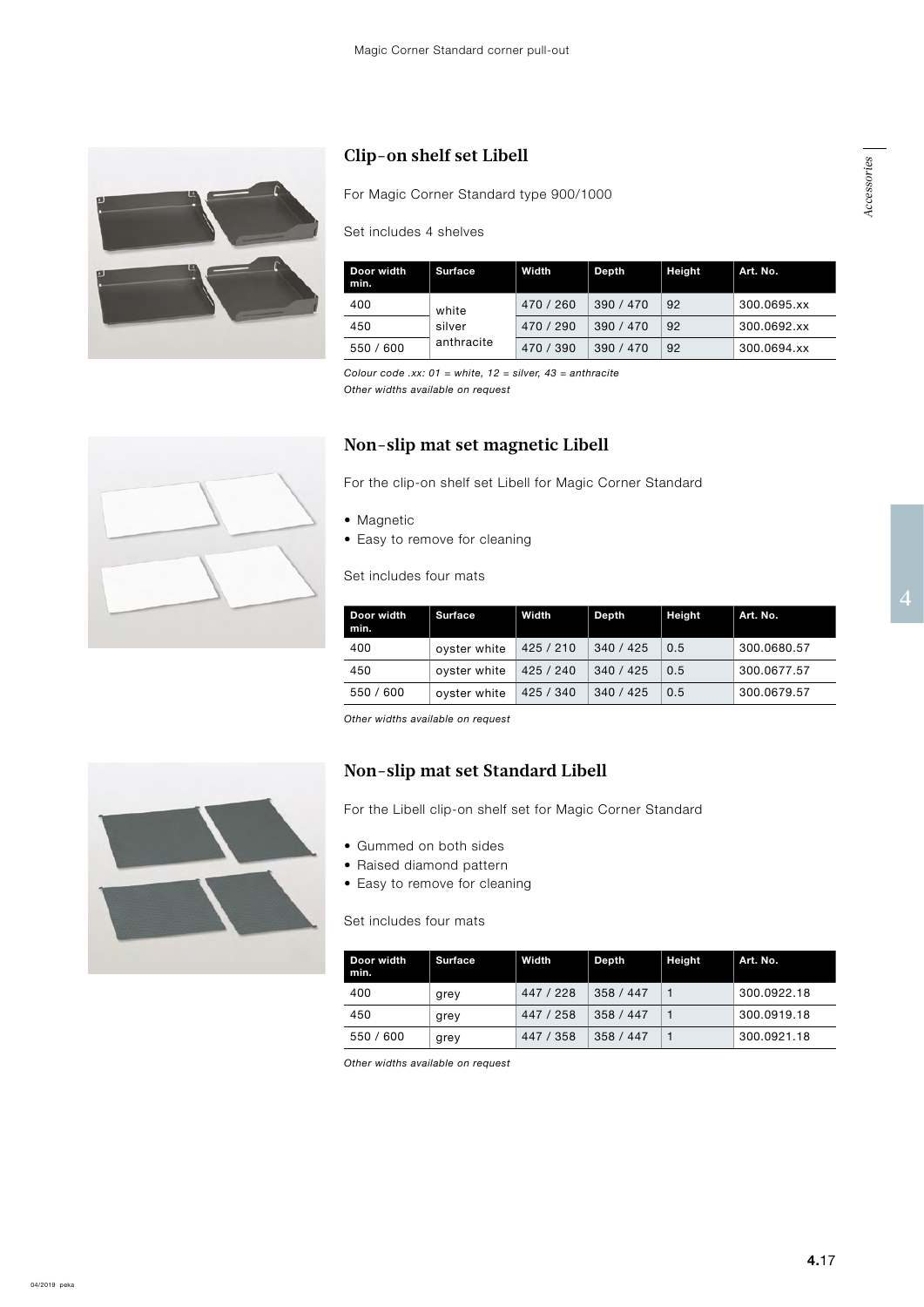



## **Clip-on shelf set Fioro**

|  |                         |                                          | <b>CHP-OIL SHULL SUL FRIUD</b>                            |       |                          |        |             |  |  |  |  |  |
|--|-------------------------|------------------------------------------|-----------------------------------------------------------|-------|--------------------------|--------|-------------|--|--|--|--|--|
|  |                         |                                          | For Magic Corner Standard type 900                        |       |                          |        |             |  |  |  |  |  |
|  |                         | Set includes:                            |                                                           |       |                          |        |             |  |  |  |  |  |
|  | 4 clip-on shelves Fioro | 4 wooden rails oak medium (height 52 mm) |                                                           |       |                          |        |             |  |  |  |  |  |
|  |                         | Door width<br>min.                       | Surface                                                   | Width | Depth                    | Height | Art. No.    |  |  |  |  |  |
|  |                         | 400                                      | anthracite                                                |       | 470 / 260 380 / 470 90   |        | 300.0988.43 |  |  |  |  |  |
|  |                         | 450                                      | anthracite                                                |       | 470 / 280 380 / 470 90   |        | 300.0981.43 |  |  |  |  |  |
|  |                         | 550 / 600                                | anthracite                                                |       | $470 / 280$ 380 / 470 90 |        | 300.0983.43 |  |  |  |  |  |
|  |                         |                                          | Other widths available on request                         |       |                          |        |             |  |  |  |  |  |
|  |                         |                                          | Non-slip mat set Standard Fioro                           |       |                          |        |             |  |  |  |  |  |
|  |                         |                                          | For the Fioro clip-on shelf set for Magic Corner Standard |       |                          |        |             |  |  |  |  |  |
|  |                         | • Gummed surface                         |                                                           |       |                          |        |             |  |  |  |  |  |
|  |                         |                                          | • Raised diamond pattern                                  |       |                          |        |             |  |  |  |  |  |
|  |                         |                                          | • Easy to remove for cleaning                             |       |                          |        |             |  |  |  |  |  |
|  |                         |                                          |                                                           |       |                          |        |             |  |  |  |  |  |

### **Non-slip mat set Standard Fioro**

- Gummed surface
- Raised diamond pattern
- Easy to remove for cleaning

Set includes 4 mats

| Door width<br>min. | <b>Surface</b> | Width     | <b>Depth</b> | Height | Art. No.    |
|--------------------|----------------|-----------|--------------|--------|-------------|
| 400                | grey           | 466 / 250 | 370 / 466    |        | 300.0989.18 |
| 450                | grey           | 466 / 270 | 370 / 466    |        | 300.0984.18 |
| 550 / 600          | grey           | 466 / 370 | 370 / 466    |        | 300.0986.18 |

*Other widths available on request*

## **Divider set magnetic**

For Libell and Fioro shelves

• Can be attached to the shelf (base or side) or the non-slip mat

#### Set of 4 pieces

 $4x$ 

| <b>Surface</b> | Width | Depth | <b>Height</b> | Art. No.    |
|----------------|-------|-------|---------------|-------------|
| white          | 85    | 26/3  | 90            | 100.1121.51 |
| grey           | 85    | 26/3  | 90            | 100.1121.52 |
| anthracite     | 85    | 26/3  | 90            | 100.1121.43 |